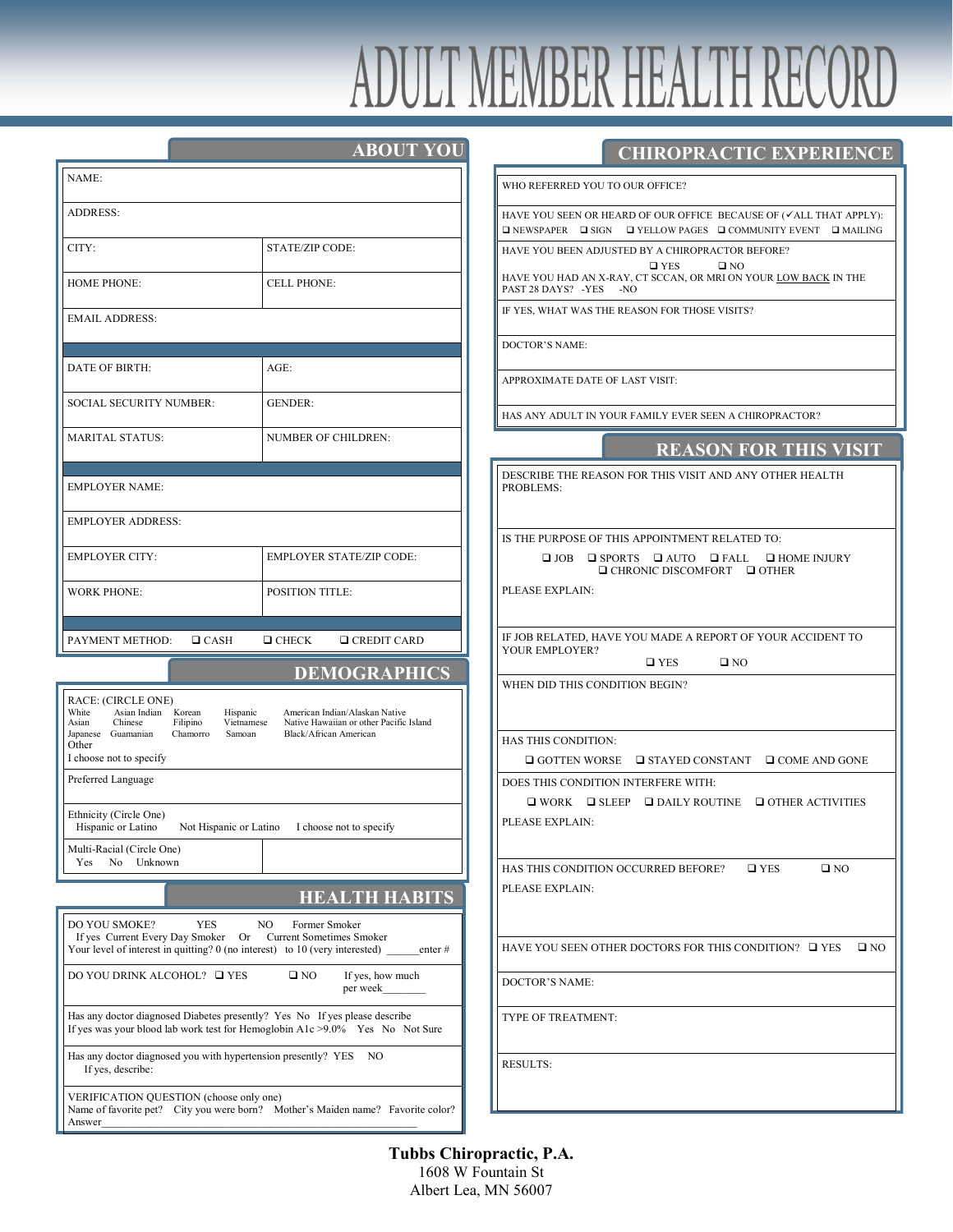

#### **HEALTH CONDITIONS**

**INSTRUCTIONS:** *Please check each of the diseases or conditions that you now have or have had in the past. While they may seem unrelated to the purpose of the appointment, they can affect the overall diagnosis, care plan and the possibility of being accepted for care.*

| <b>EXECUTE SEVERE OR FREQUENT</b><br><b>HEADACHES</b> | <b>I THYROID PROBLEMS</b>               | $\Box$ PAIN IN ARMS/<br>LEGS/HANDS | <b>Q</b> NUMBNESS    | <b>FOR WOMEN ONLY:</b>                                                                                                       |
|-------------------------------------------------------|-----------------------------------------|------------------------------------|----------------------|------------------------------------------------------------------------------------------------------------------------------|
| $\Box$ HEART SURGERY/<br>PACEMAKER                    | □ SINUS PROBLEMS                        | <b>D</b> LOW BLOOD<br>PRESSURE     | <b>Q</b> ALLERGIES   | $\square$ NO<br>$\square$ YES<br>ARE YOU PREGNANT?                                                                           |
| <b>LOWER BACK PROBLEMS</b>                            | $\Box$ HEPATITIS                        | RHEUMATIC FEVER                    | <b>DIABETES</b>      | IF YES, WHEN IS YOUR DUE DATE?                                                                                               |
| □ DIGESTIVE PROBLEMS                                  | <b>Q DIFFICULTY</b><br><b>BREATHING</b> | <b>Q</b> ULCERS/COLITIS            | $\Box$ SURGERIES:    | $\square$ NO<br>$\square$ YES<br>ARE YOU NURSING?                                                                            |
| <b>Q</b> PAIN BETWEEN<br><b>SHOULDERS</b>             | <b>EXIDNEY PROBLEMS</b>                 | TUBERCULOSIS                       | <b>D</b> ASTHMA      | ARE YOU TAKING BIRTH CONTROL? $\Box$ YES $\Box$ NO                                                                           |
| <b>Q CONGENITAL HEART</b><br><b>DEFECT</b>            | $\Box$ HIGH BLOOD<br><b>PRESSURE</b>    | <b>Q</b> ARTHRITIS                 | <b>LOSS OF SLEEP</b> | DO YOU:<br>$DYES$ $DNO$<br><b>EXPERIENCE PAINFUL PERIODS?</b><br>$\square$ NO<br>$\Box$ YES<br><b>HAVE IRREGULAR CYCLES?</b> |
| <b>EXECUENT NECK PAIN</b>                             | □ CHEMOTHERAPY                          | <b>Q</b> SHINGLES                  | DIZZINESS            | $\square$ NO<br><b>HAVE BREAST IMPLANTS?</b><br>$\square$ YES                                                                |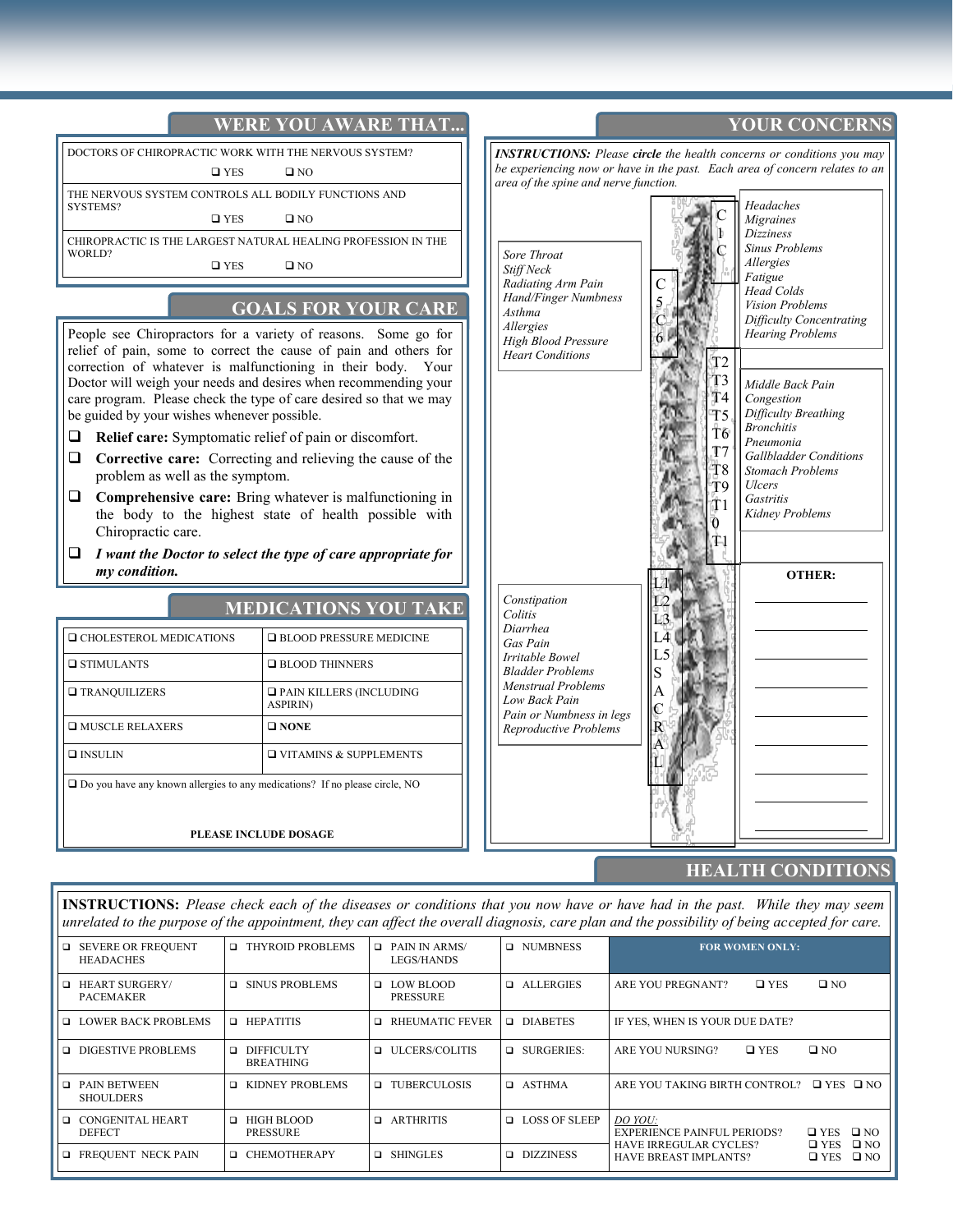# **AUTHORIZATION FOR CARE**

*I hereby authorize the Doctor to work with my condition through the use of adjustments to my spine, as he or she deems appropriate. I clearly understand and agree that all services rendered me are charged directly to me and that I am personally responsible for payment. I agree that I am responsible for all bills incurred at this office. The Doctor will not be held responsible for any preexisting medically diagnosed conditions nor for any medical diagnosis. I also understand that if I suspend or terminate my care, any fees for professional services rendered me will become immediately due and payable.* 

*I hereby authorize assignment of my insurance rights and benefits (if applicable) directly to the provider for services rendered. I understand and agree that health and accident insurance policies are an arrangement between an insurance carrier and myself. I understand that the Doctor's Office will prepare any necessary reports and forms to assist me in collecting from the insurance company and that any amount authorized to be paid directly to the Doctor's Office will be credited to my account on receipt.* 

*Ownership of X-ray Films: It is understood and agreed that the payments to the Doctor for X-rays is for examination of X-rays only. The X-ray negative will remain the property of the office. They are kept on file where they may be seen at any time while I am a patient at this office.*

| SIGNATURE:                                            |                  |               |                     | DATE:                   |                 |                         |
|-------------------------------------------------------|------------------|---------------|---------------------|-------------------------|-----------------|-------------------------|
|                                                       |                  |               |                     |                         |                 |                         |
| <b>GUARDIAN OR SPOUSE AUTHORIZING CARE SIGNATURE:</b> |                  |               | DATE:               |                         |                 |                         |
|                                                       |                  |               |                     |                         |                 |                         |
| WHO SHOULD RECEIVE BILLS FOR PAYMENT ON YOUR ACCOUNT? |                  |               |                     |                         |                 |                         |
| $\Box$ PATIENT                                        | $\square$ SPOUSE | $\Box$ PARENT | $\Box$ WORKERS COMP | <b>Q AUTO INSURANCE</b> | $\Box$ MEDICARE | $\Box$ HEALTH INSURANCE |

# **NOTICE OF PRIVACY POLICY**

Protecting the privacy of your personal health information is important to us. Disclosure of your protected health information without authorization is strictly limited to defined situations that include emergency care, quality assurance activities, public health, research, and law enforcement activities. Any other disclosures for the purposes of treatment, payment or practice operations will be made only after obtaining your consent.

- You may request restrictions on your disclosures.
- You may inspect and receive copies of your records within 30 days with a request.
- You may request to view changes to your records.
- In the future, we may contact you for appointment reminders, announcements and to inform you about our practice and its staff.

*I understand that, under the Health Insurance Portability & Accountability Act of 1996 (HIPAA), I have certain rights to privacy regarding my protected health information. I understand that this information can and will be used to:*

- *Conduct, plan and direct my treatment and follow up with multiple healthcare providers who may be involved in that treatment directly or indirectly.*
- *Obtain payment from third party payers.*
- *Conduct normal healthcare operations such as quality assessments and physician's certifications.*

*I have read and understand your Notice of Privacy Practices. A more complete description can be requested. I also understand that I can request, in writing, that you restrict how my personal information is used and or disclosed.* 

| PATIENT NAME (PLEASE PRINT): | <b>RELATIONSHIP TO PATIENT:</b> |
|------------------------------|---------------------------------|
|                              |                                 |
|                              |                                 |
| SIGNATURE:                   | DATE:                           |
|                              |                                 |
|                              |                                 |